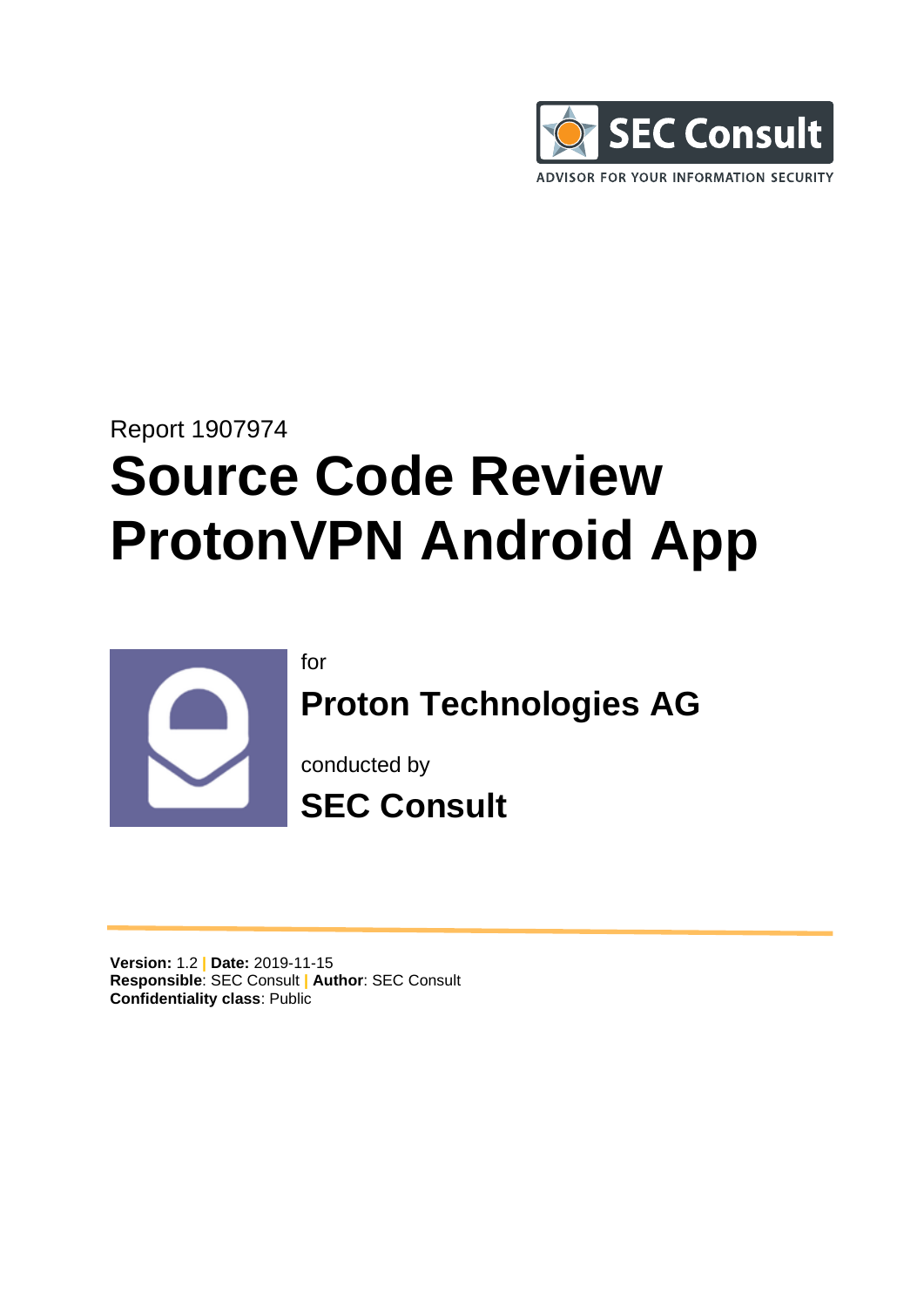Responsible: Version/Date: Confidentiality class:

**SEC Consult**  $1.2 / 2019 - 11 - 15$ Public



# <span id="page-1-0"></span>**Table of Contents**

| $\mathbf 1$ |       |                                                                  |  |
|-------------|-------|------------------------------------------------------------------|--|
|             | 1.1   |                                                                  |  |
|             | 1.2   |                                                                  |  |
|             | 1.3   |                                                                  |  |
| $2^{\circ}$ |       |                                                                  |  |
|             | 2.1   |                                                                  |  |
|             | 2.2   |                                                                  |  |
|             |       |                                                                  |  |
| 3           |       |                                                                  |  |
|             | 3.1   |                                                                  |  |
|             | 3.1.1 |                                                                  |  |
|             | 3.1.2 |                                                                  |  |
|             | 3.1.3 |                                                                  |  |
|             | 3.1.4 |                                                                  |  |
|             | 3.1.5 |                                                                  |  |
|             | 3.1.6 | Hardcoded Credentials / Imperfect Data Encryption - ACCEPTED  10 |  |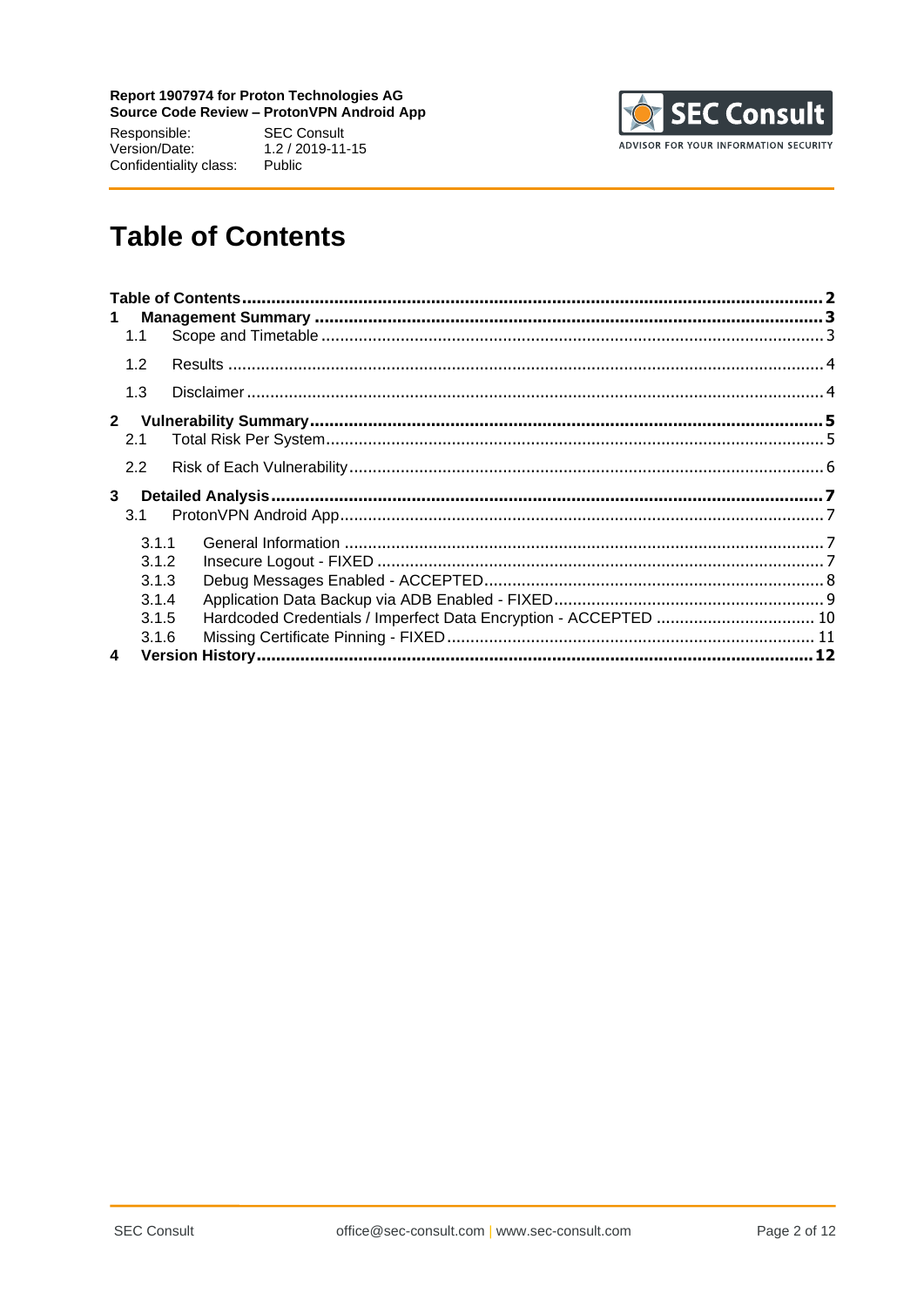Responsible: SEC Consult Version/Date: 1.2 / 2019-11-15 Confidentiality class: Public



# <span id="page-2-0"></span>**1 Management Summary**

The following chapter summarizes the scope and timetable of the code review, the results of the code review, and outlines the measures recommended by SEC Consult.

# <span id="page-2-1"></span>**1.1 Scope and Timetable**

During the initial security assessment for Proton Technologies AG, SEC Consult performed a source code review of the ProtonVPN client for Android - a VPN app for Android devices, which offers private and secure passing of user traffic through Secure Core network in privacy-friendly countries like Switzerland and Iceland. Objective of the review was to reveal security issues and to offer suggestions for improvement. The focus of the code review was to provide answers to the following questions:

- Does the ProtonVPN solution ensure the privacy of the user?
- Is an attacker able to access data of other customers (cross-tenant access)?
- Is an attacker able to use paid ProtonVPN features without an account upgrade?

The initial review was conducted in Q1 2019 and a total effort of 6 days was dedicated to identifying and documenting security issues in the code base of the ProtonVPN Android App.

Version 2.0.4 of the application was tested. Full access to the source code was granted and test user credentials of the roles "free", "plus", "professional", and "visionary" were provided.

The following files and documents were made available in the course of the review:

| <b>Files</b>                          | <b>SHA1 Sum</b>                          |
|---------------------------------------|------------------------------------------|
| android-app-development.zip           | 2a01b63a37b335cf4d1e37b5a87dab866eb6b545 |
| ProtonVPN-2.0.4(102)-prod-release.apk | 3569c15655bae5b25c27d088613d38ca08ffeb35 |
| Readme md                             | 368dbfbf2ed0e66426af14d5941ba45001ebfdf0 |

In September 2019, Proton Technologies AG fixed the identified issues and supplied the fixes to SEC Consult for verification. Goal of the fix verification was to confirm remediation provided by the applied fixes. SEC Consult verified the fixes in October 2019.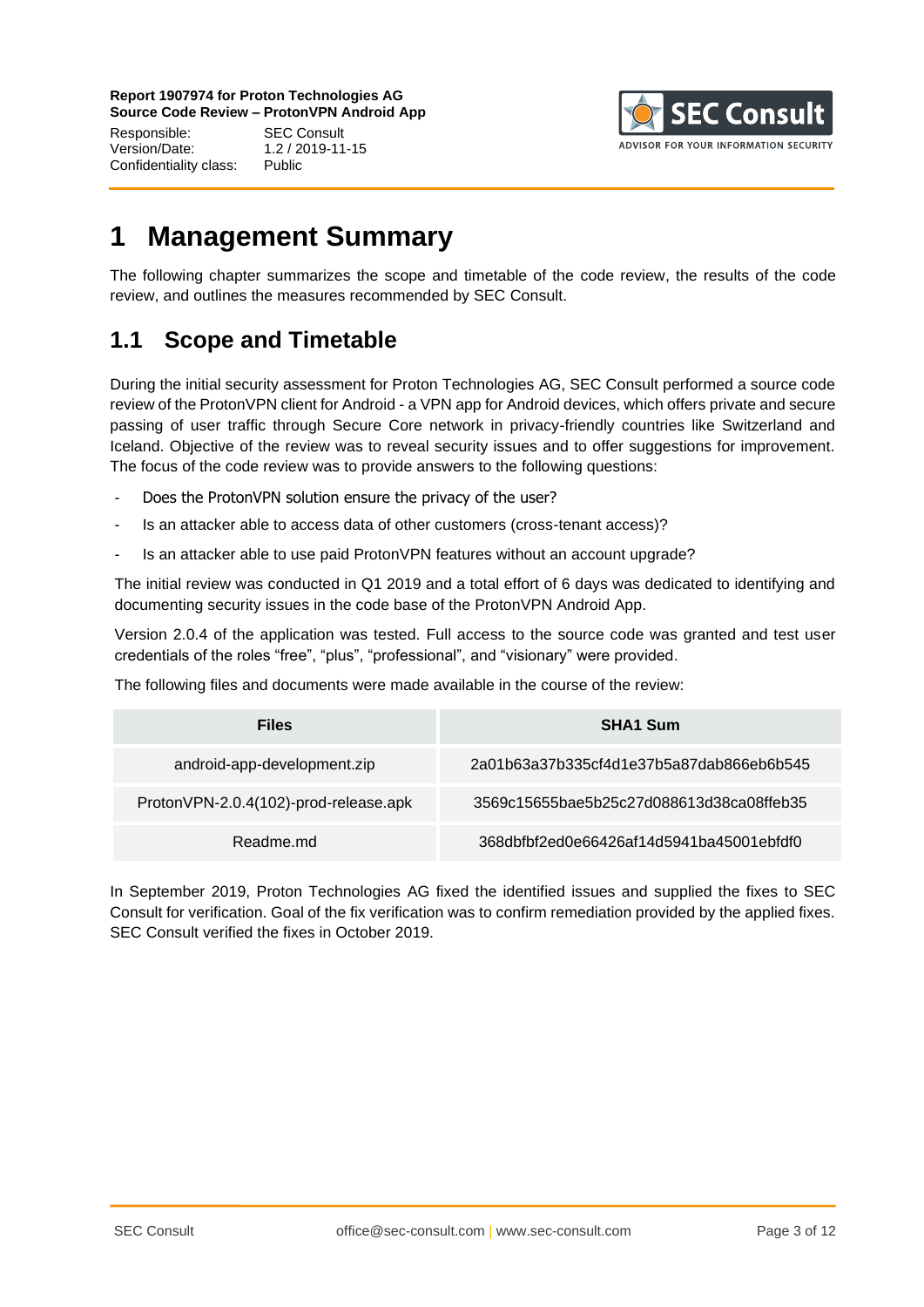Responsible: SEC Consult Version/Date: 1.2 / 2019-11-15 Confidentiality class: Public



# <span id="page-3-0"></span>**1.2 Results**

During the initial code review, SEC Consult found one **medium-risk vulnerability** and four **low-risk vulnerabilities** in the reviewed source code and the mobile app.

Although issues with certificate validation have been identified within the encrypted communication between the mobile application and the backend system, encrypted VPN traffic could not be decrypted.

No issues were identified, which would provide an attacker unauthorized access to other customers' data without having physical access to the victim's device. An attacker with physical access to a mobile device can obtain user-related information from debug routines, as excessive debug messages contain various user-related information that can be easily accessed by an attacker.

**All security issues that were identified in the initial code review were properly fixed or accepted by Proton Technologies AG.**

# <span id="page-3-1"></span>**1.3 Disclaimer**

At the request of Proton Technology AG, this report has been declassified from strictly confidential to public. While the report was shortened for public release, relevant vulnerability information has been maintained.

In this particular project, a timebox approach was used to define the consulting effort. This means that SEC Consult allotted a prearranged amount of time to identify and document vulnerabilities. Because of this, there is no guarantee that the project has discovered all possible vulnerabilities and risks.

Furthermore, the security check is only an immediate evaluation of the situation at the time the check was performed. An evaluation of future security levels or possible future risks or vulnerabilities may not be derived from it.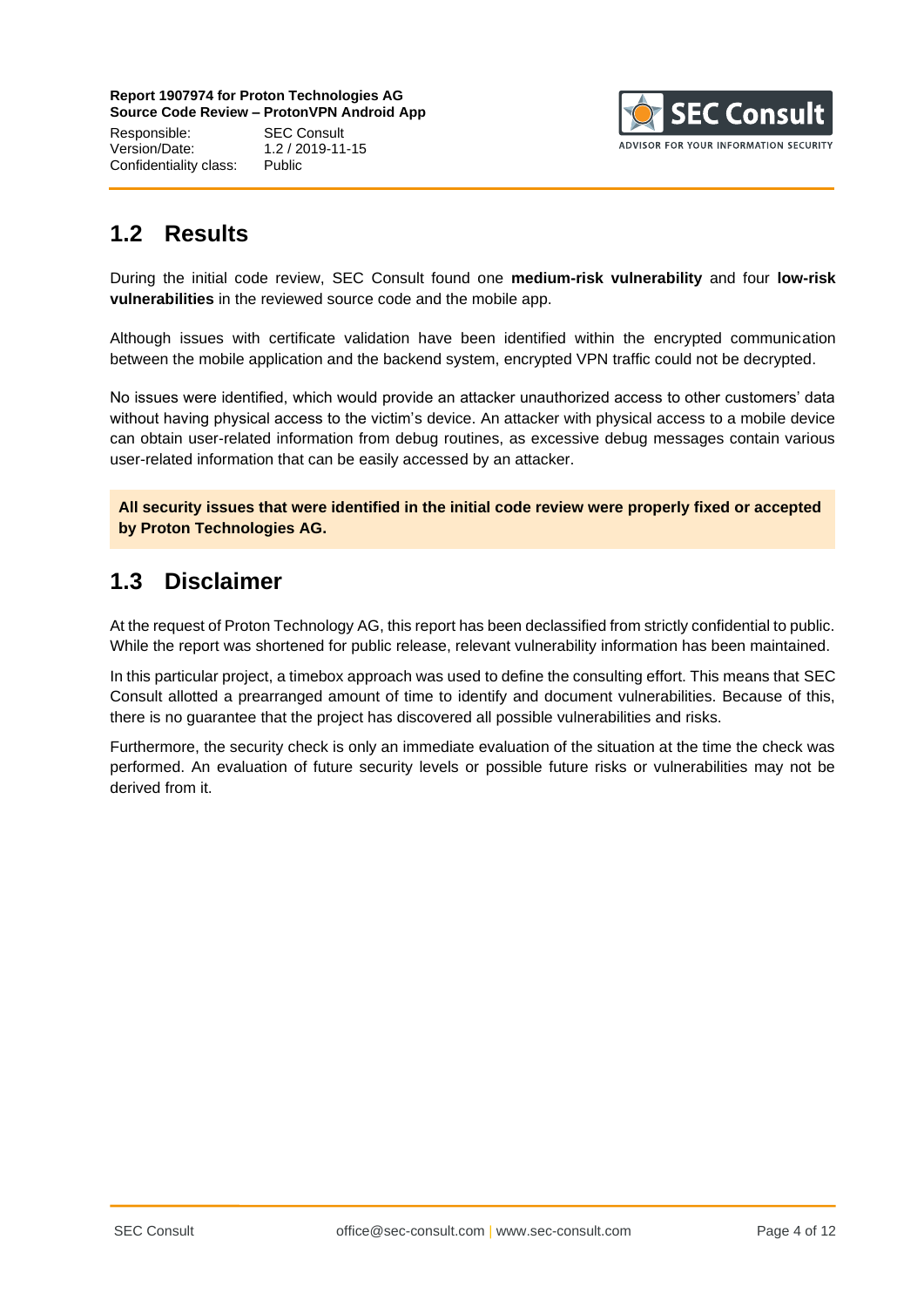Responsible: SEC Consult<br>Version/Date: 1.2 / 2019-11 Confidentiality class: Public

 $1.2 / 2019 - 11 - 15$ 



# <span id="page-4-0"></span>**2 Vulnerability Summary**

This chapter contains all identified vulnerabilities in the reviewed source code of the company Proton Technologies AG.

| <b>Risk assessment</b> | Initial no. of<br>vulnerability classes | Current no. of<br>vulnerability classes |
|------------------------|-----------------------------------------|-----------------------------------------|
| Low                    | 4                                       | 0                                       |
| Medium                 |                                         | $\Omega$                                |
| High                   | 0                                       | 0                                       |
| Critical               | 0                                       | 0                                       |
| <b>Total</b>           | 5                                       | 0                                       |

# <span id="page-4-1"></span>**2.1 Total Risk Per System**

The following table contains a risk assessment for each system which contained security flaws.

| <b>System</b>         | <b>Field of application</b> | <b>Initial risk</b> | <b>Current risk</b> |
|-----------------------|-----------------------------|---------------------|---------------------|
| ProtonVPN Android App | Mobile                      | <b>Medium</b>       | $\sim$              |
| Total                 |                             | <b>Medium</b>       | $\sim$              |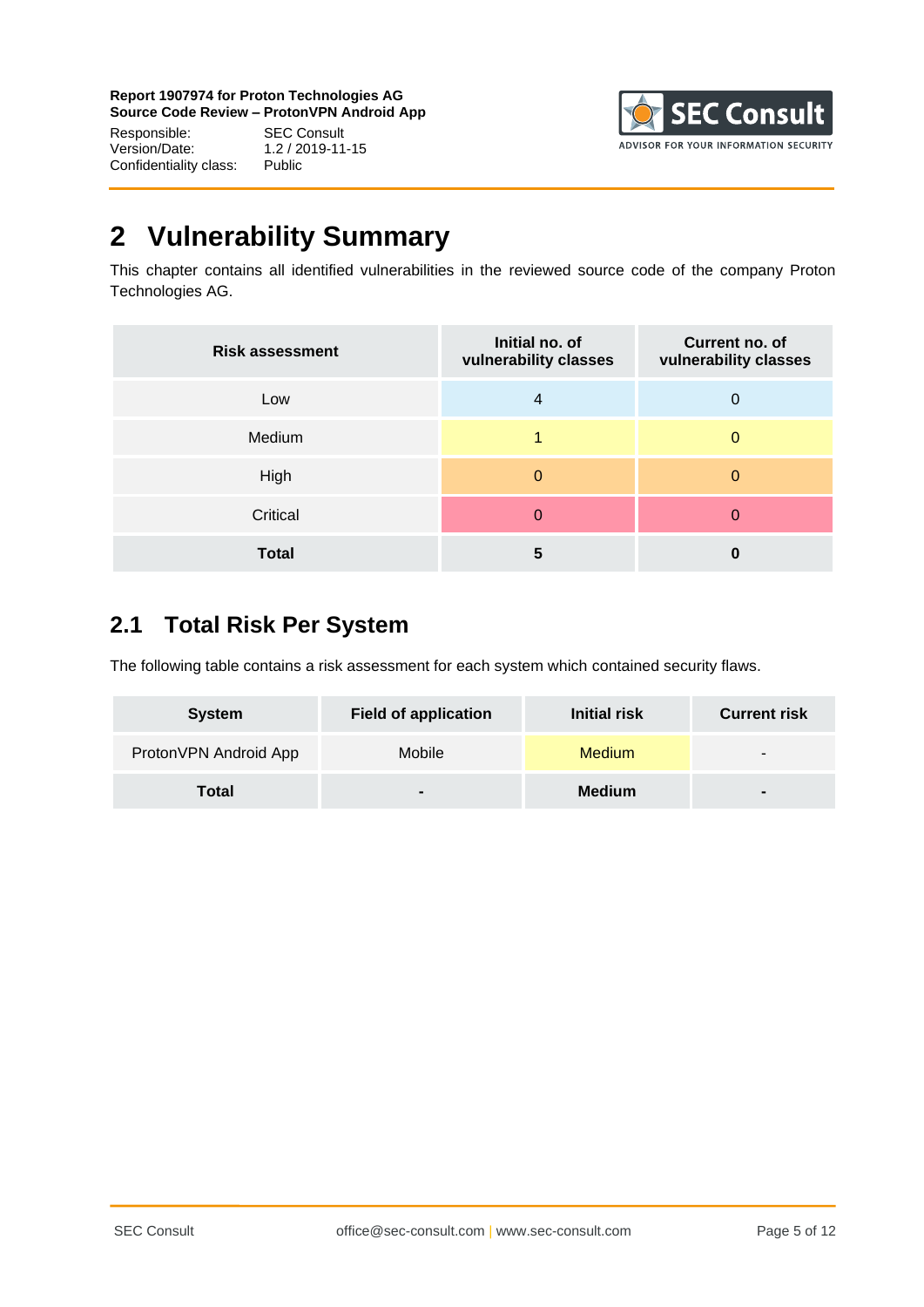Responsible: SEC Consult<br>Version/Date: 1.2 / 2019-11 Confidentiality class:

1.2 / 2019-11-15<br>Public



# <span id="page-5-0"></span>**2.2 Risk of Each Vulnerability**

The following table contains a risk assessment for the discovered vulnerabilities.

| <b>Vulnerability</b>                                        | <b>System</b>          | Initial risk  | <b>Current risk</b> | Page |
|-------------------------------------------------------------|------------------------|---------------|---------------------|------|
| Insecure Logout                                             | ProtonVPN Android App  | Medium        | <b>FIXED</b>        | 7    |
| Debug Messages Enabled                                      | Proton VPN Android App | Low           | <b>ACCEPTED</b>     | 8    |
| Application Data Backup<br>via ADB Enabled                  | ProtonVPN Android App  | Low           | <b>FIXED</b>        | 9    |
| Hardcoded Credentials /<br><b>Imperfect Data Encryption</b> | ProtonVPN Android App  | Low           | <b>ACCEPTED</b>     | 10   |
| Missing Certificate Pinning                                 | ProtonVPN Android App  | Low           | <b>FIXED</b>        | 11   |
| Total                                                       |                        | <b>Medium</b> |                     |      |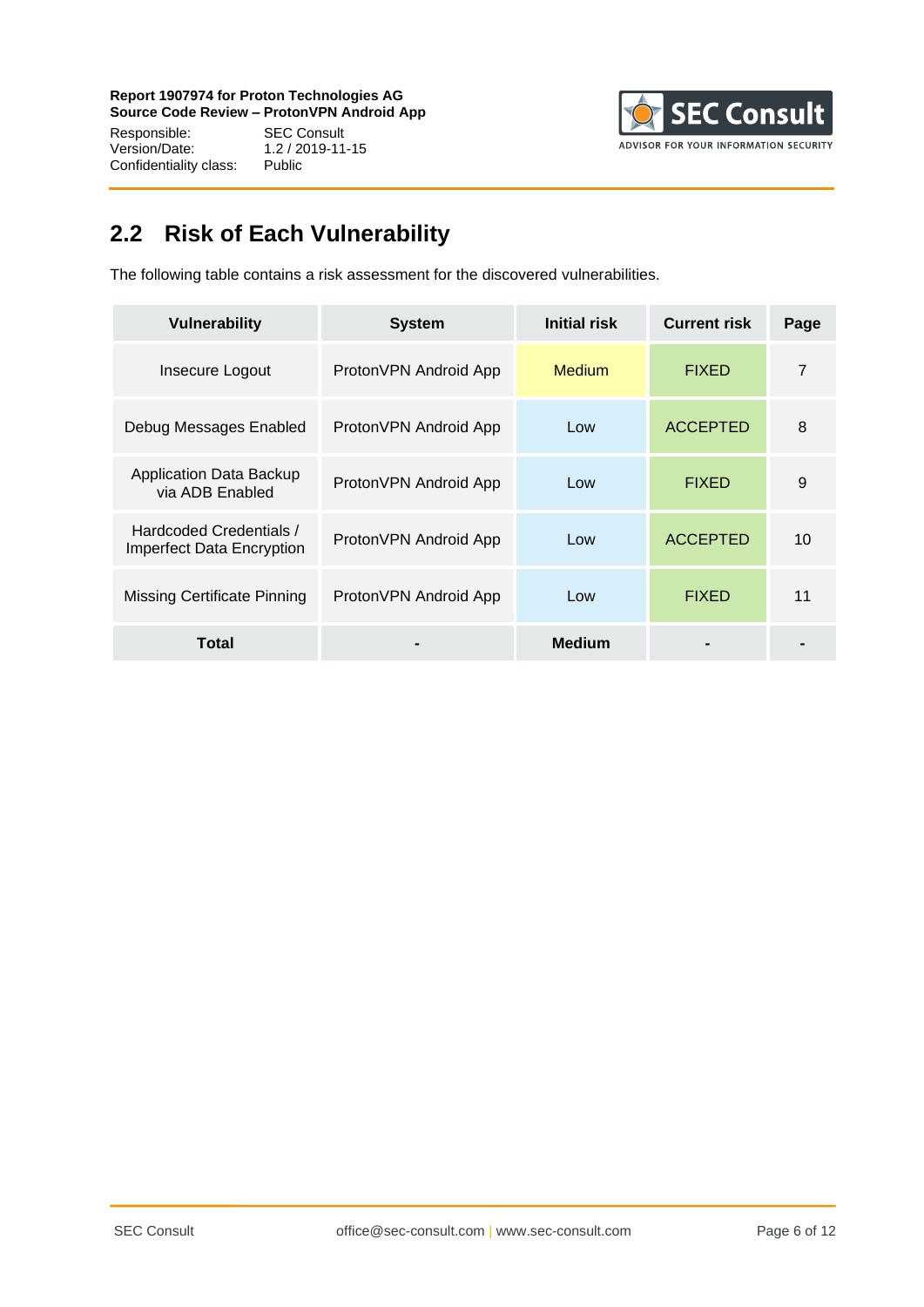Responsible: SEC Consult Version/Date: 1.2 / 2019-11-15 Confidentiality class: Public



# <span id="page-6-0"></span>**3 Detailed Analysis**

This chapter outlines the attacks and found vulnerabilities in detail.

# <span id="page-6-1"></span>**3.1 ProtonVPN Android App**

### <span id="page-6-2"></span>**3.1.1 General Information**

This section describes vulnerabilities found in the ProtonVPN Android App.

ProtonVPN Android App is designed for Android based mobile devices and provides VPN services to mobile users. During the timeframe of the audit the ProtonVPN Android App version 2.0.4 was tested using a rooted smartphone with Android OS 5.0. The tested Android application is written in Java, new functions are implemented in Kotlin.

#### <span id="page-6-3"></span>**3.1.2 Insecure Logout - FIXED**

The ProtonVPN Android App does not perform a server-side logout after the mobile user clicks the logout button inside the mobile app. After the logout, the app user is redirected to the app login screen, but no logout request is sent to the server, therefore it is possible to reuse session/authentication tokens after the user logout.

CVSS-v3 Base Score: 4.8 (Medium)

CVSS-v3 Vector String: CVSS:3.0/AV:N/AC:H/PR:N/UI:N/S:U/C:L/I:L/A:N

#### **3.1.2.1 Recheck results**

During the fix verification it was not possible to reproduce the initial scenario. Upon logout, sessions were correctly terminated.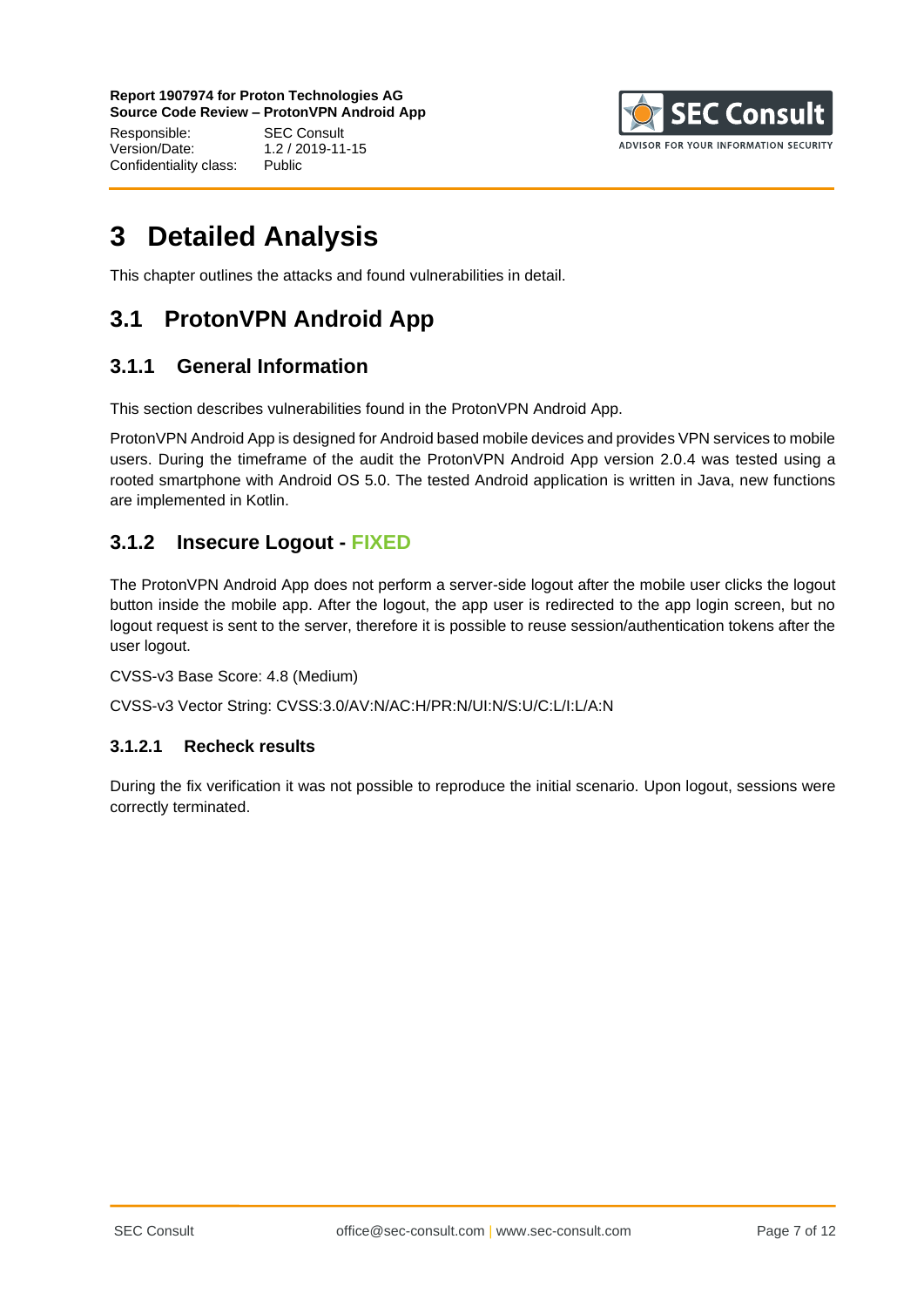Responsible: SEC Consult Version/Date: 1.2 / 2019-11-15 Confidentiality class: Public



### <span id="page-7-0"></span>**3.1.3 Debug Messages Enabled - ACCEPTED**

The ProtonVPN Android App has debug messages enabled. It is a common practice to add debug routines to the code while developing an application. Often developers forget to remove these debug functions and deploy an application with enabled debugging features. During the audit timeframe it was identified that debug messages contain potentially sensitive data.

CVSS-v3 Base Score: 2.9 (Low)

CVSS-v3 Vector String: CVSS:3.0/AV:L/AC:H/PR:N/UI:N/S:U/C:L/I:N/A:N

#### **3.1.3.1 Recheck results**

The following output is an excerpt of the debug messages produced by the mobile application. Various information was observed in the log such as local internal IP address, local external IP address, OpenVPN/IKE2 username, detailed error stack traces:

```
[…]
09-06 15:04:21.917 7348 7690 I charon : 14[ENC] generating IKE_AUTH 
request 4 [ AUTH ]
09-06 15:04:21.918 7348 7690 I charon : 14[NET] sending packet: from 
192.168.0.159[46505] to 217.23.3.171[4500] (97 bytes)
09-06 15:04:21.957 7348 7691 I charon : 15[NET] received packet: from 
217.23.3.171[4500] to 192.168.0.159[46505] (321 bytes)
09-06 15:04:21.958 7348 7691 I charon : 15[ENC] parsed IKE_AUTH response 
4 [ AUTH CPRP(ADDR DNS) SA TSi TSr N(AUTH_LFT) N(MOBIKE_SUP) N(ADD_4_ADDR) 
N(ADD_4_ADDR) N(ADD_4_ADDR) N(ADD_4_ADDR) N(ADD_4_ADDR) N(ADD_4_ADDR) 
N(ADD_4_ADDR) N(ADD_4_ADDR) ]
09-06 15:04:21.958 7348 7691 I charon : 15[IKE] authentication of 'ikev2-
android' with EAP successful
09-06 15:04:21.959 7348 7691 I charon : 15[IKE] IKE_SA android[1] 
established between 
192.168.0.159[RipOMGN2po6wGMEDUOMP1oFe]...217.23.3.171[ikev2-android]
09-06 15:04:21.959 7348 7691 I charon : 15[IKE] scheduling rekeying in 
35600s
\lceil \cdot \rceil
```
#### **Statement Proton Technologies AG:**

All debug logs from within the Proton applications have been removed; the remaining output is generated by loggers outside of the control of the app itself (e.g. system logs). Information that is shown there is classified as low sensitivity. In the case of ProtonVPN applications, the VPN protocol credentials (for OpenVPN/IKEv2) are designed to be separate from a user's account credentials and are also classified as low sensitivity.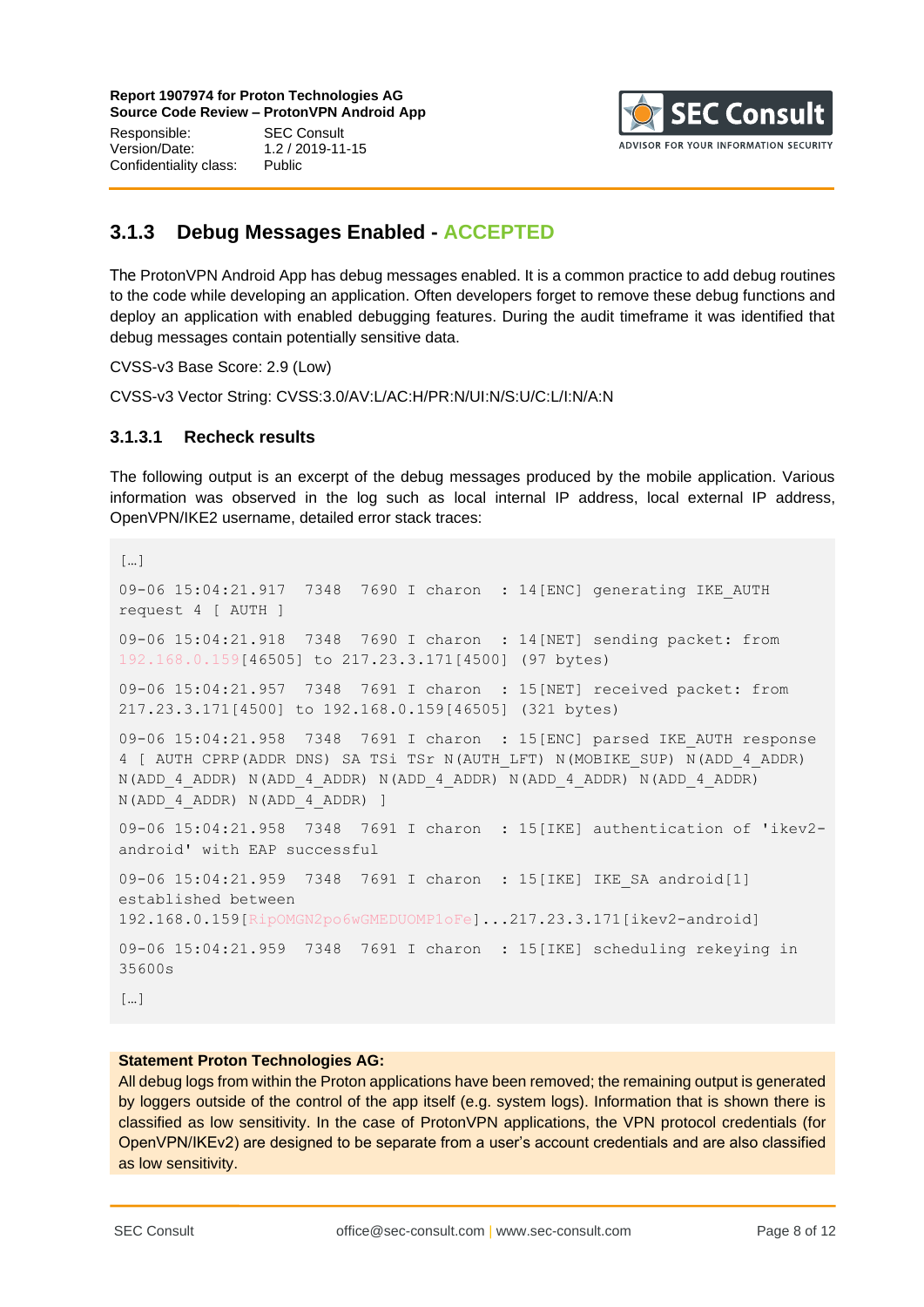Responsible: SEC Consult Version/Date: 1.2 / 2019-11-15 Confidentiality class: Public



### <span id="page-8-0"></span>**3.1.4 Application Data Backup via ADB Enabled - FIXED**

The ProtonVPN Android App uses the default settings, where it allows a user to perform application data backup. An attacker may be able to obtain backup data, which might contain sensitive information, via ADB. Although several conditions have to be met prior to a successful attack such as an attacker gains physical access to the Android device where it has USB debugging enabled on it, these default settings are still considered as a security issue that may cause high impact if the attacker can successfully exploit.

CVSS-v3 Base Score: 2.1 (Low)

CVSS-v3 Vector String: CVSS:3.0/AV:P/AC:L/PR:N/UI:R/S:U/C:L/I:N/A:N

#### **3.1.4.1 Recheck results**

During the recheck audit the android:allowBackup attribute under the <application> tag in the AndroidManifest.xml file was found to be set to "false" as shown in the following snippet:

```
[…]
<application android:theme="@style/AppTheme" 
android:label="@string/app_name" android:icon="@mipmap/ic_launcher"
android:name="com.protonvpn.android.ProtonApplication" 
android:allowBackup="false" android:largeHeap="true" 
android:supportsRtl="true" 
android:networkSecurityConfig="@xml/network security config"
android: roundIcon="@mipmap/ic_launcher_round"
android:appComponentFactory="androidx.core.app.CoreComponentFactory">
<uses-library android:name=[…]
```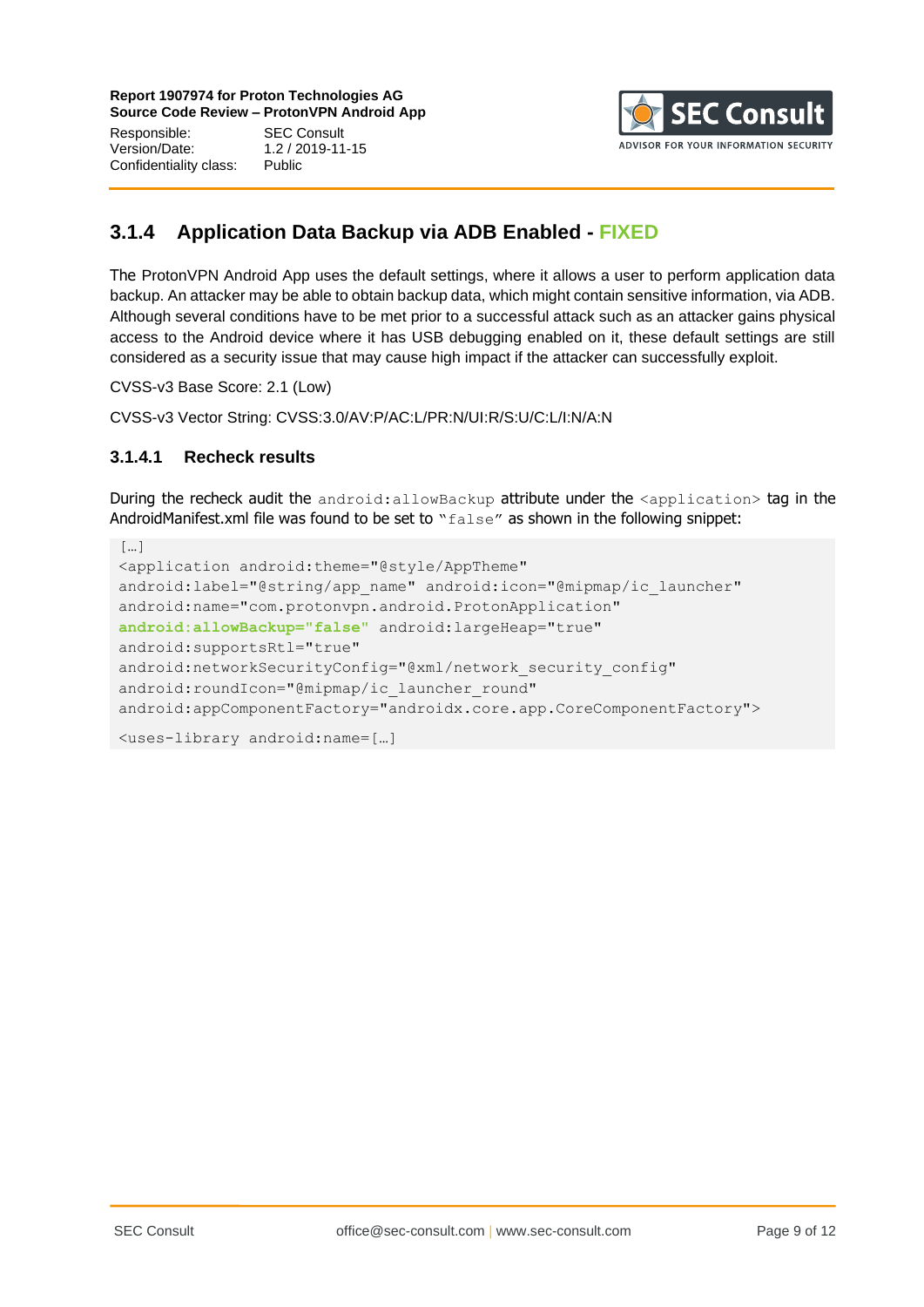Responsible: SEC Consult<br>Version/Date: 1.2 / 2019-11 Confidentiality class: Public

 $1.2 / 2019 - 11 - 15$ 



### <span id="page-9-0"></span>**3.1.5 Hardcoded Credentials / Imperfect Data Encryption - ACCEPTED**

The Android app stores user settings locally in the Shared Preferences file. The contents of the file are symmetrically encrypted using hardcoded keys together with the device identifier. Any attacker that has physical access to the device may obtain the encryption key from the decompiled app source code and decrypt user settings.

CVSS-v3 Base Score: 2.9 (Low)

CVSS-v3 Vector String: CVSS:3.0/AV:L/AC:H/PR:N/UI:N/S:U/C:L/I:N/A:N

#### **3.1.5.1 Recheck results**

The issue remained unchanged. However, the risk is accepted by Proton Technologies AG.

**Statement Proton Technologies AG:**

These credentials are used to allow a client to send based exception reports (one way) to a logging system; additionally, the API endpoint for reporting is rare limited.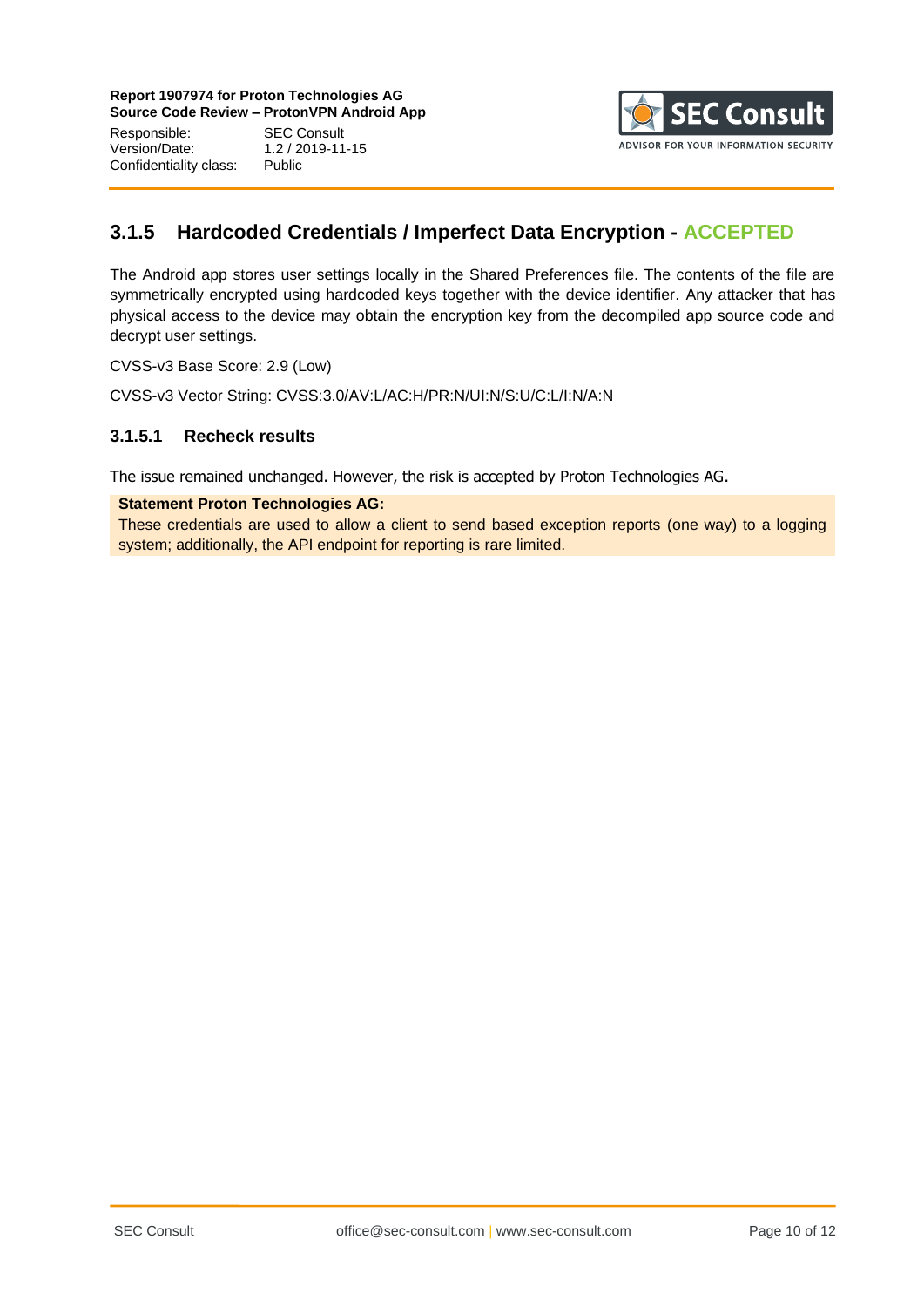Responsible: SEC Consult<br>Version/Date: 1.2 / 2019-11 Confidentiality class: Public

Version/Date: 1.2 / 2019-11-15



### <span id="page-10-0"></span>**3.1.6 Missing Certificate Pinning - FIXED**

Certificate Pinning allows mobile applications to verify that they are only connecting to a server over SSL/TLS which he is intended to. Furthermore, it is possible to verify, that the connection between client and server is end-to-end encrypted and not intercepted. This is ensured by embedding a hash of the server's certificate or a hash of the public key directly into the application.

During the process of establishing a connection to the server, the hash of the certificate/public key of the server is obtained and compared against the embedded hash of the certificate(s)/public key(s). If the retrieved hash of the certificate/public key is matching the locally stored hash of the certificate/public key the connection will be established, otherwise the connection will fail.

CVSS-v3 Base Score: 3.7 (Low)

CVSS-v3 Vector String: CVSS:3.0/AV:N/AC:H/PR:N/UI:N/S:U/C:L/I:N/A:N

#### **3.1.6.1 Recheck results**

During the security assessment it was not possible for an attacker to intercept and manipulate the communication between the mobile app and the backend server:



Figure 1. Certificate pinning is in place.